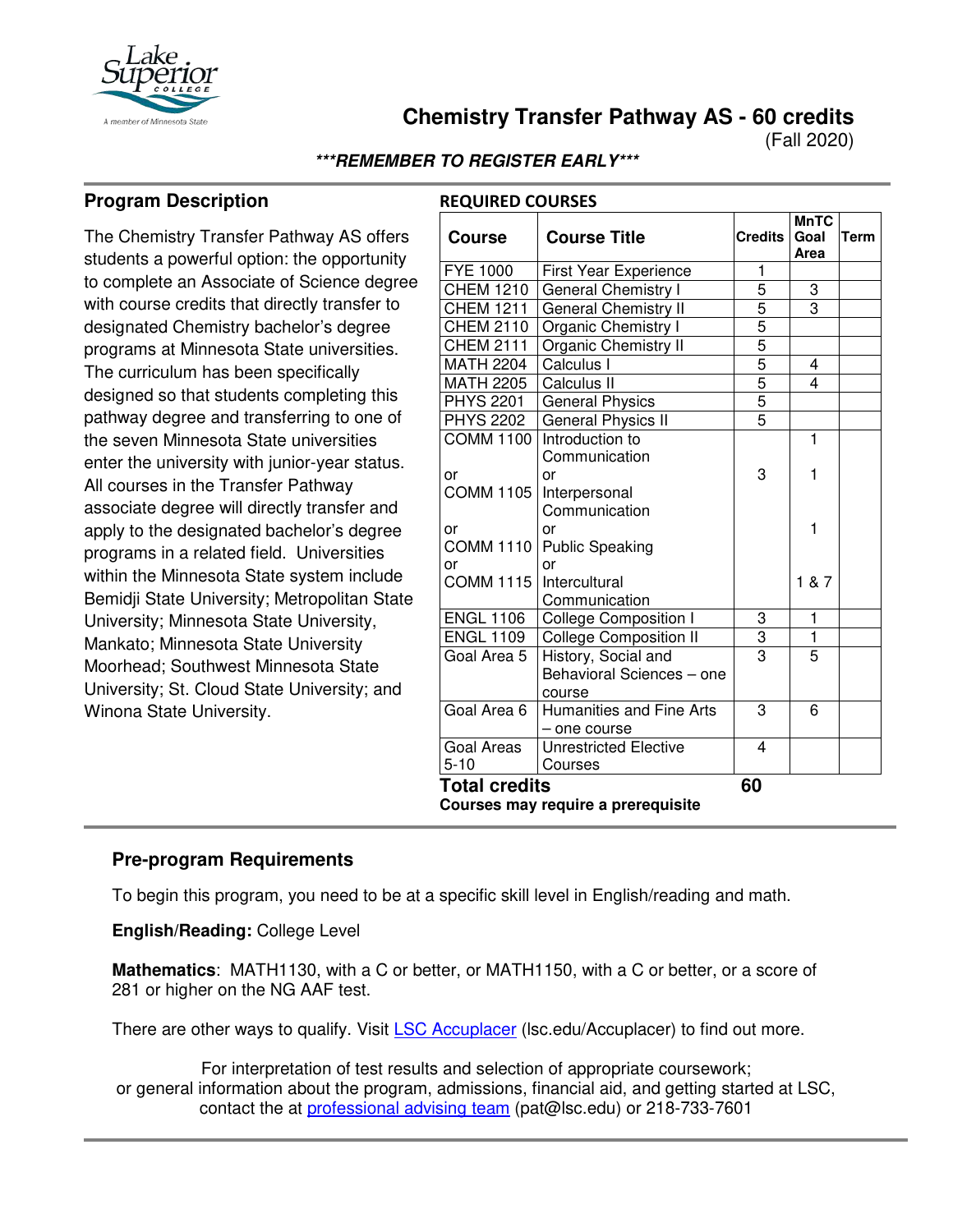

**Chemistry Transfer Pathway AS - 60 credits**

(Fall 2020)

**\*\*\*REMEMBER TO REGISTER EARLY\*\*\***

## **Program Outcomes**

- Demonstrate basic knowledge and understanding of the fundamentals of experimental and theoretical chemistry.
- Explain and apply skills in analytical thinking and problem solving, and apply scientific methods to experimental data.
- Demonstrate skills in laboratory operations including making accurate and precise measurements, preparing solutions, operating instrumentation, experimental design, and the interpretation and reporting of quantitative and qualitative data and results.
- Communicate their own data and analysis in oral and written communications that uses tables and graphs, describes detailed experimental procedures, and clearly explains conclusions, in order to create clear and compelling papers, posters, or presentations.
- Work both independently and collaboratively in the classroom and in the laboratory.
- Apply learned concepts to everyday situations and experiences and critically evaluate contributions to science reported in the media; identify valid approaches to scientific problem solving and reporting.

A student completing Lake Superior College's Chemistry Transfer Pathway and transferring into a designated bachelor's program in Chemistry at a Minnesota State University will have junior standing and may complete the bachelor's degree within an additional 60 credits. Students will be able to transfer to the following designated majors at Minnesota State universities:

At Bemidji State University: Chemistry, BA; Chemistry, BS

At Metropolitan State University: Chemistry, BS

At Minnesota State, Mankato: Chemistry – ACS Approved, BS

At Minnesota State, Moorhead: Chemistry, BA; Chemistry, BS

At Southwest State University: Chemistry, BA

At St. Cloud State University: Chemistry ACS Approved BS

At Winona State University: Chemistry, BS (ACS Environmental Chemistry and ACS Material Chemistry)

In order to graduate and be guaranteed admission to a Minnesota State University's designated program in chemistry you must earn an overall grade point average as indicated by the university to which you will transfer.